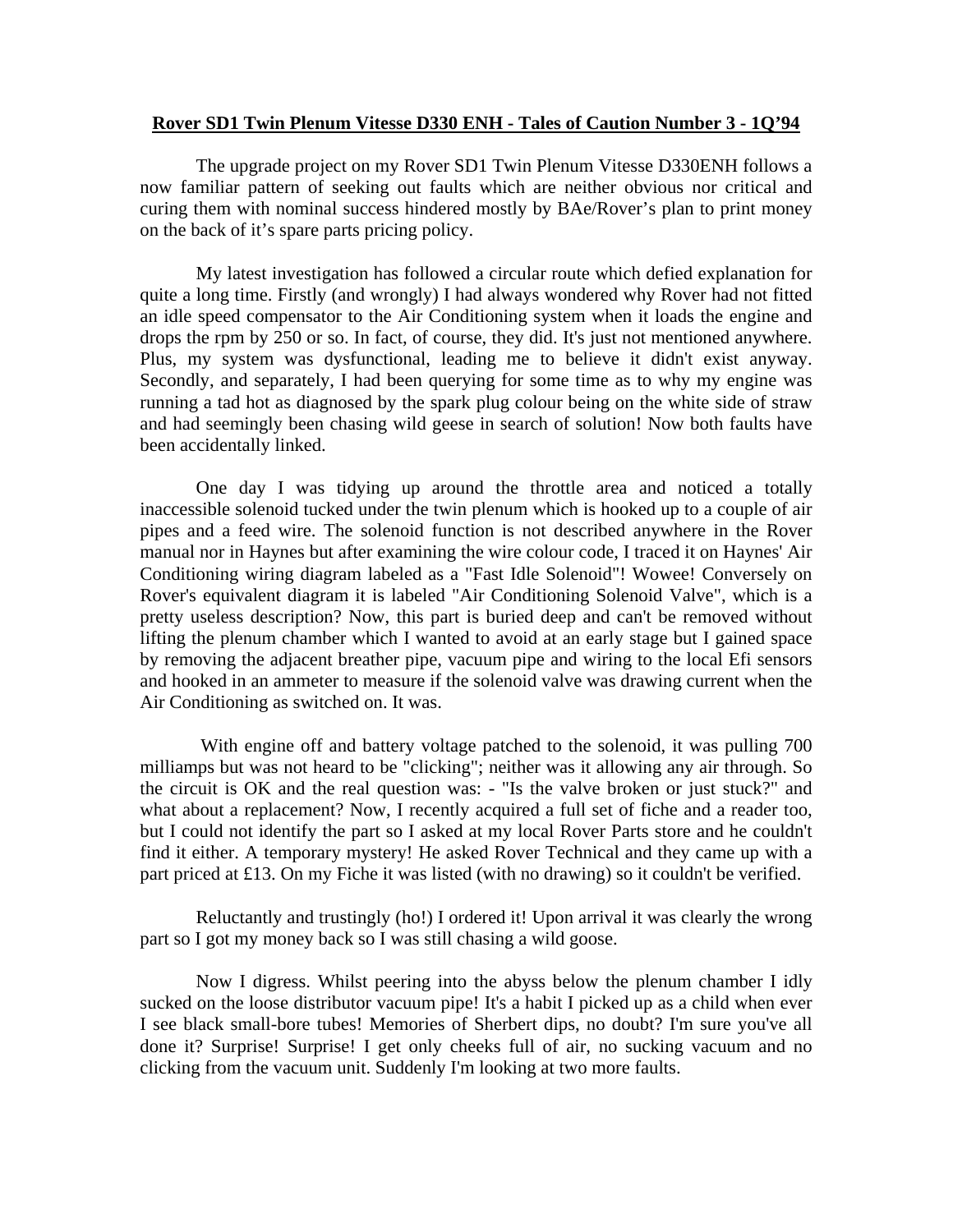- 1 No vacuum advance! and
- 2 Un-metered air bleeding into the plenum!

 Now, in vague memory I think I read somewhere that a retarded engine will run on the hot side, so I called the rover parts store again and established that a new vacuum unit would set me back around 70 quid proving once more that the recent Rover profitability surge is nothing to do with BAe management, but is directly linked to the price of SD1 spares.

 Asking around I was kindly given a spare vacuum unit from an ancient P6 3.5 distributor which Keith Hoosen (Bedford Club rep) had in his shed. The identification number 3-10-8 matched exactly so I borrowed Keith's tachometer/strobe, cleaned up and polished the spare unit and fitted it to my car. At the same time I checked the existing settings before making any timing adjustments. Surprise! Surprise! The previous owner had the timing set at 2 degrees btdc instead of the regulation 6 degrees btdc at 600 rpm. A further probable cause of my engine running retarded. According to specification the vacuum advance gives 6.5 to 9.5 degrees of movement plus, this engine had been deliberately set up 4 degrees behind the recommended timing point. A total of 10.5 - 13.5 degrees mistimed at full chat! At last I'm getting somewhere! (Unless there was an, as yet, undiscovered reason?)

 With the good vacuum unit fitted and the static timing reset at 6 degrees I checked the dynamic timing at 2K rpm and it was spot on 20 - 22 degrees as per the Rover manual for a post '85 UK Vitesse. I declined from testing it at 5K rpm but with the vacuum pipe refitted I also got the missing 6.5 - 9.5 degrees! Everything was spot-on, so with Keith's smart new tachometer hooked up I set the idle speed to an accurate 850 rpm and adjusted the idle mixture setting to get the smoothest and fastest running mixture it would give, resetting the idle control each time as required.

 On the road I anticipated a cooler running engine and improved fuel consumption, and yea verily, that is precisely what happened. The Spark Plugs now match the Haynes colour chart (according to Mrs A who's good with colour matching) and the open road cruising instant fuel consumption had shot-up from 35.0 to a steady 42.5 mpg at 55 mph in fifth!

 But I still had strange instantaneous mpg readouts on over-run! Sometimes I got a high reading over 90 and sometimes (on the same test run) it was lower at around 66. The reason apparently, I was getting occasional idle speed hang-up of about 1500 rpm which I could detect by flicking the box into neutral and watching the instrument tachometer take ages to fall off, whereas at other times it would quickly return to correct idle speed and by making the pedal slip off my foot and bounce back into place the fault never occurred.

Back at the workshop the cable and linkages were free but I could detect that the throttle shaft and butterfly mechanism is a tad sticky and it won't clear with spray lubricant. Sometimes it just hangs up and sometimes it doesn't.